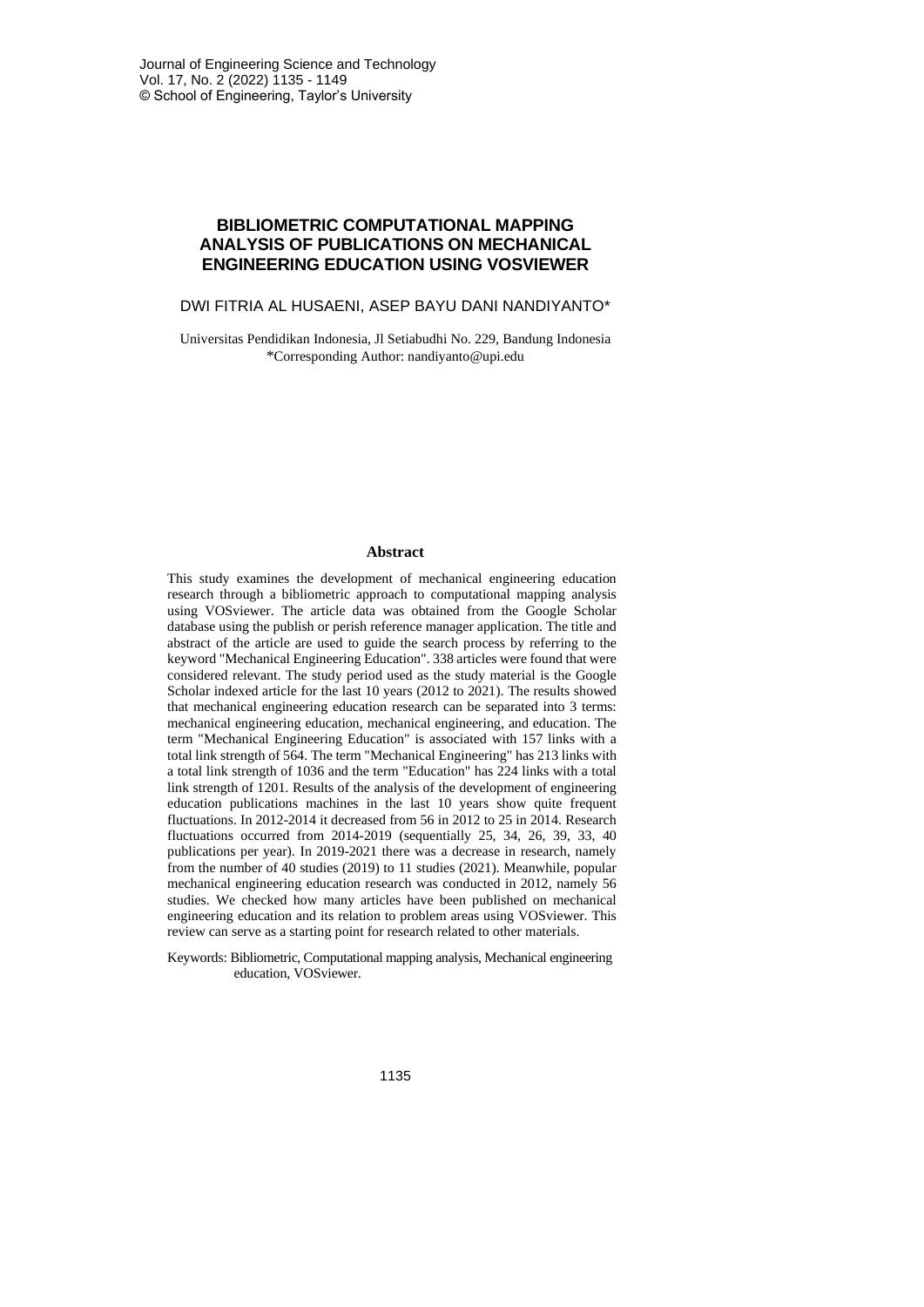### **1. Introduction**

Along with the times, education has become a major need for humans to develop their talents and potential to move forward in the future. The field of education has also developed to meet the needs of the times. The field of education that continues to grow and becomes a necessity for technological and industrial development is mechanical engineering. Mechanical Engineering plays a very large role in the industrial era, especially in efforts to develop and engineer efficient industries [1].

Mechanical engineering isthe science of engineering the application of physical principles that can be implemented in the analysis, design, manufacture and maintenance of machines. Mechanical engineering education studies mechanical design and construction, production systems, energy conversion and metallurgical science. Mechanical engineering education deepens the ability of several branches of mechanical engineering such as mechanics, kinematics, materials engineering and thermodynamics. The development of society's demands for technology and industry has made the branch of mechanical engineering also experience development [2]. However, in the field of research, it is still uncertain whether the branch of mechanical engineering is still in great demand or not, especially in the field of education research.

There is one analytical technique that can be used to determine the development of research in the field of mechanical engineering education, namely bibliometric analysis. Bibliometric analysis is a form of meta-analysis of research data that can assist researchers in studying bibliographic content and citation analysis from articles published in journals and other scientific papers.

There have been many studies on bibliometric analysis, including bibliometric analysis in economics [3-7], bibliometric analysis in research on chemistry [8, 9] and chemical engineering [10-12], bibliometric analysis in research on materials [13], Vocational school [14], Scientific publications [15], Special Needs Education [16], Publication of Techno-Economic Education [17], Engine performance [18], Dataset portrays decreasing number of scientific publication [19], Application in robotic hand systems [20], Research effectiveness in a subject area among top class universities[21], Educational Research [22], Management bioenergy [23], Magnetite Nanoparticle [24], Nanocrystalline Cellulose Production Research [25], and Nano Metal-Organic Frameworks Synthesis [26].

However, research on computational mapping of bibliometric analysis of published data in the field of mechanical engineering education which has been carried out specifically to determine the development of the research has not been carried out. Especially bibliometric analysis for research in the last 10 years in the period 2012 to 2021 through the VOSviewer application.

Therefore, this research was conducted to carry out computational research on mapping bibliometric analysis of articles indexed by Google Scholar using VOSviewer software. This research was conducted with the hope that it can be a reference for researchers to conduct and determine the research themes to be taken, especially those related to the field of mechanical engineering education.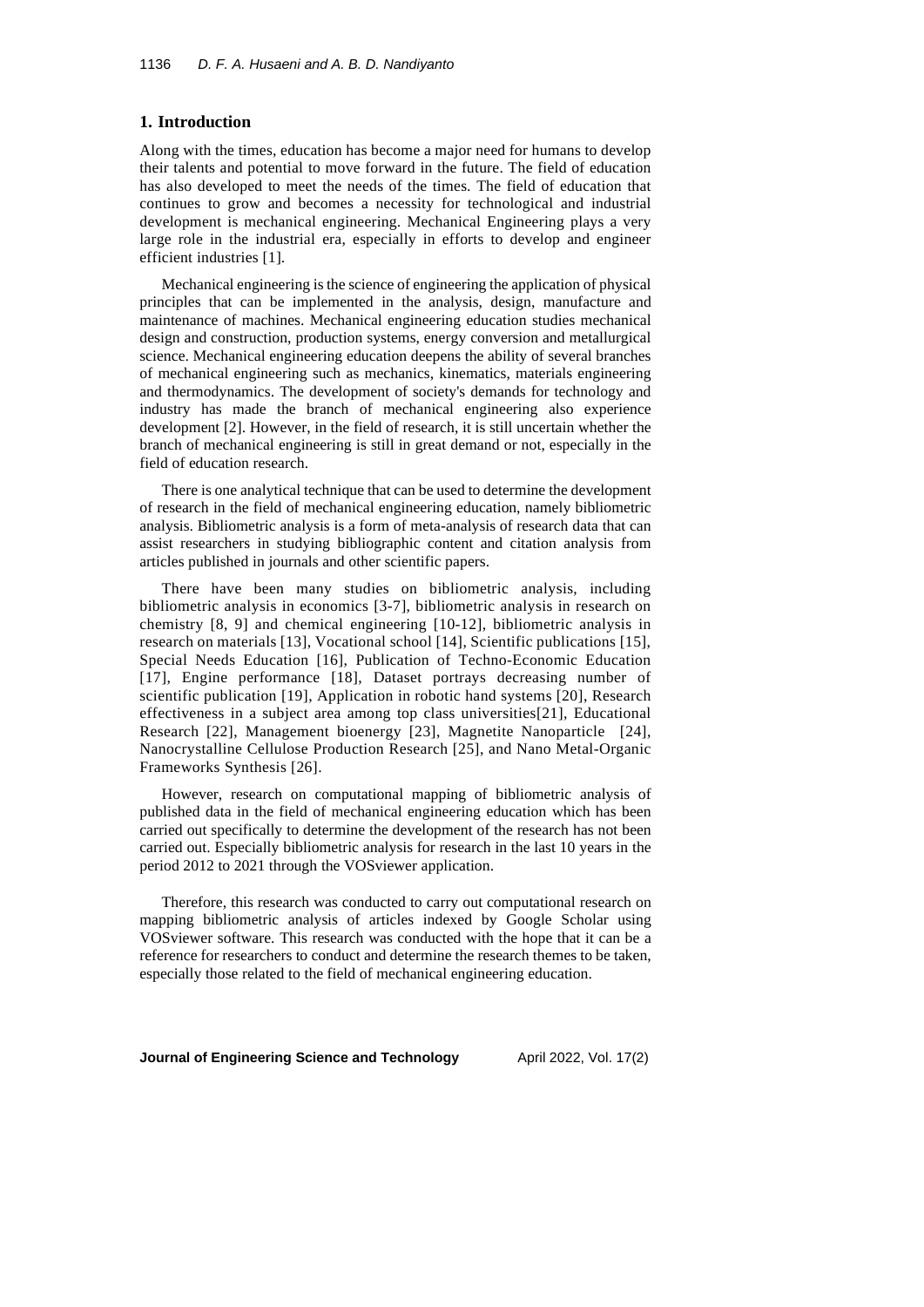### **2.Method**

The article data used in this study was based on research from publications that have been published in Google Scholar indexed journals. We selected Google Scholar in this study because the Google Scholar database is an open source. To obtain research data, a manager reference application was used, namely Publish or Perish. Publish or Perish software was used to conduct a literature review on our chosen topic. Detailed information for using and installing the software and stepby-step process for obtaining data is explained in our previous studies [27] and detailed information about library searches in searching for data on Google Scholar is described in a previous study conducted by Azizah et al. [28].

The research was carried out through several stages:

- (i) Collection of publication data using the publish or perish application,
- (ii) Processing of bibliometric data for articles that had been obtained using the Microsoft Excel application,
- (iii) Computational mapping analysis of bibliometric publication data using the VOSviewer application, and
- (iv) Analysis of the results of computational mapping analysis.

The article data search on Publish or Perish is used to filter publications using the keyword "Mechanical Engineering Education" based on the publication's title requirements. The papers used were published between the years of 2012 and 2021. All data was obtained in January 2022. The articles that have been collected and match the criteria for this study's analysis were then exported into two file types: research information systems (.ris) and comma separated value format (\*.csv). VOSviewer was also be used to visualize and evaluate trends using bibliometric maps. The article data from the source database was then mapped.

VOSviewer was employed to create 3 variations of mapping publications, namely network visualization, density visualization, and overlay visualization based on the network (co-citation) between existing items. When creating a bibliometric map, the keyword frequency was set to be found at least 3 times. Therefore, obtained 271 terms and keywords that are less relevant were removed.

#### **3.Result and Discussion**

### **3.1.Publication data search results**

Based on the data search through application reference manager publish or perish from the Google Scholar database, 338 data articles were obtained that met the research criteria. The data was obtained in the form of article metadata consisting of the author's name, title, year, journal name, publisher, number of citations, article links, and related URLs. Table 1 shows some examples of published data used in the VOSviewer analysis of this study. The data samples taken were the 21 best articles that had the highest number of citations. The number of citations from all articles used in this study is 1004, the number of citations per year is 100.40, the number of citations per article is 2.06, the average author in the articles used is 2.46, all articles have an average h-index is 12, and the g-index is 17.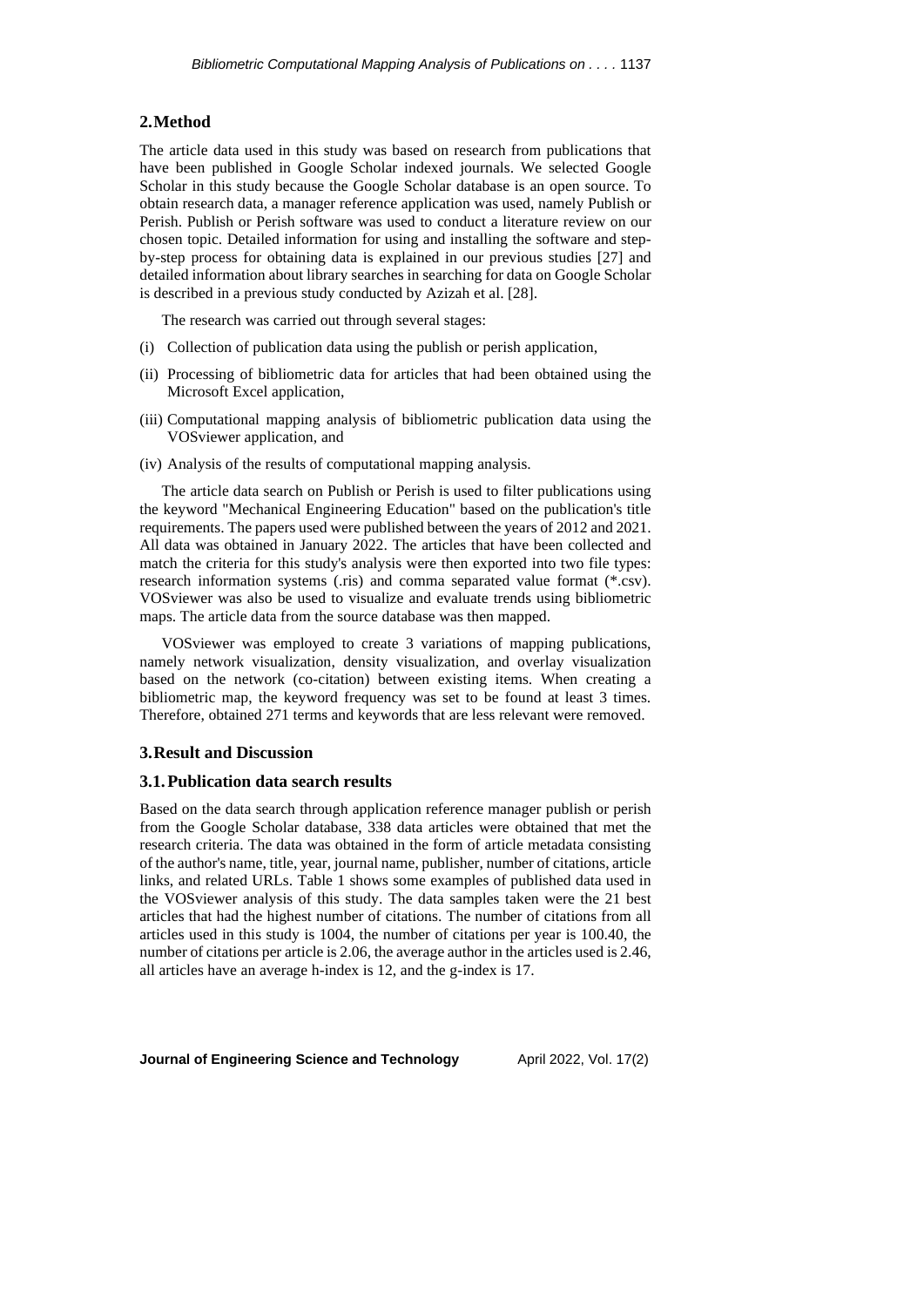| No.            | <b>Authors</b>         | <b>Title</b>                                                                                                                                                    | Year | <b>Cites</b> | <b>Refs</b> |
|----------------|------------------------|-----------------------------------------------------------------------------------------------------------------------------------------------------------------|------|--------------|-------------|
| 1              | Childs                 | Engineering freakout                                                                                                                                            | 2013 | 38           | $[29]$      |
| $\overline{c}$ | Anggraeni et<br>al.    | The deployment of drones in<br>sending drugs and patient<br>blood samples COVID-19.                                                                             | 2020 | 33           | $[30]$      |
| 3              | Vu et al.              | Development orientation for<br>higher education training<br>programme of mechanical<br>engineering in industrial<br>revolution 4.0: a perspective<br>in Vietnam | 2019 | 32           | $[31]$      |
| $\overline{4}$ | Kamińska et<br>al.     | Virtual reality as a new trend<br>in mechanical and electrical<br>engineering education                                                                         | 2017 | 31           | $[32]$      |
| 5              | Wilczynski et<br>al.   | Higher education<br>makerspaces and<br>engineering education                                                                                                    | 2016 | 30           | $[33]$      |
| 6              | Kapilan et al.         | Virtual laboratory: A boon<br>to the mechanical<br>engineering education<br>during covid-19 pandemic                                                            | 2021 | 24           | $[34]$      |
| 7              | Enelund et al.         | Integration of education for<br>sustainable development in<br>the mechanical engineering<br>curriculum                                                          | 2013 | 23           | $[35]$      |
| 8              | Schrlau et al.         | Flipping core courses in the<br>undergraduate mechanical<br>engineering curriculum:<br>Heat transfer                                                            | 2016 | 23           | $[36]$      |
| 9              | Kirkpatrick et<br>al.  | <b>ASME</b> vision 2030's<br>recommendations for<br>mechanical engineering<br>education                                                                         | 2017 | 21           | $[37]$      |
| 10             | Trissan                | Analysis of the factors<br>influencing long studies and<br>student achievement index<br>education of mechanical<br>engineering of Palangkaraya<br>University    | 2015 | 20           | $[38]$      |
| 11             | Mavromihales<br>et al. | Game-based learning in<br>mechanical engineering<br>education: Case study of<br>games-based learning<br>application in computer<br>aided design assembly        | 2019 | 15           | $[39]$      |

**Table 1. Mechanical engineering education publication data.**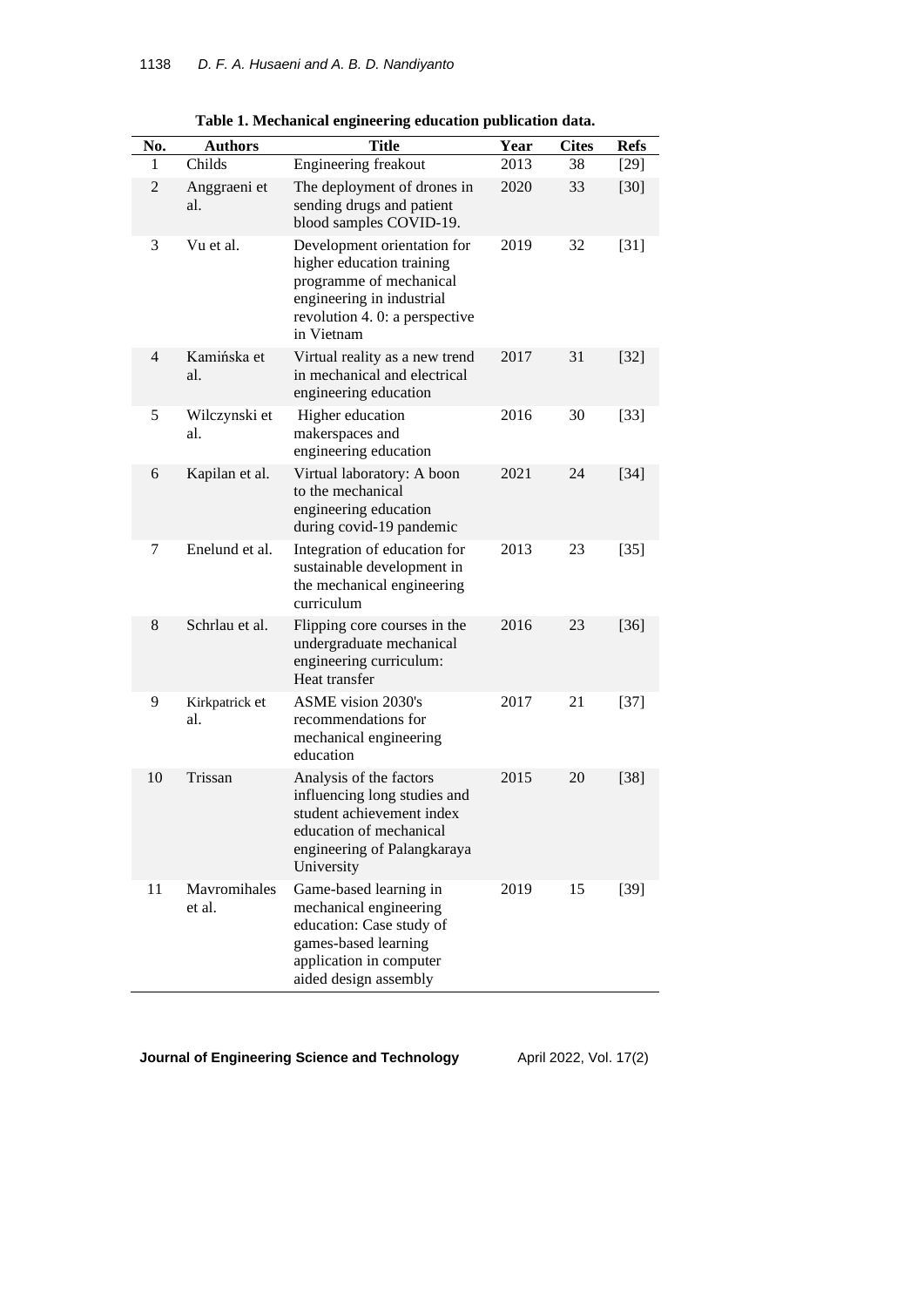| No. | <b>Authors</b>               | <b>Title</b>                                                                                                                                                                           | Year | <b>Cites</b> | <b>Refs</b> |
|-----|------------------------------|----------------------------------------------------------------------------------------------------------------------------------------------------------------------------------------|------|--------------|-------------|
| 12  | Fagette et<br>al.            | Engineering a general<br>education program: Designing<br>mechanical engineering<br>general education courses                                                                           | 2013 | 15           | $[40]$      |
| 13  | Stappenbelt                  | Plagiarism in mechanical<br>engineering education: A<br>comparative study of<br>international and domestic<br>students                                                                 | 2012 | 13           | $[41]$      |
| 14  | Islam et al.                 | Renewable-energy education<br>for mechanical engineering<br>undergraduate students                                                                                                     | 2012 | 13           | $[42]$      |
| 15  | Trissan                      | Analysis of effect of interests<br>read study motivation and<br>counseling academictostudent<br>achievement index education<br>of mechanical engineering of<br>Palangkaraya University | 2016 | 11           | $[43]$      |
| 16  | Lee et al.                   | Design and operation of 3D<br>printing education curriculum<br>in mechanical engineering                                                                                               | 2015 | 10           | $[44]$      |
| 17  | Llanes et al.                | Project-based learning case of<br>study education in automotive<br>mechanical engineering                                                                                              | 2018 | 10           | $[45]$      |
| 18  | Liu & Baker                  | A new questionnaire for<br>assessment of a mechanical<br>engineering senior design<br>class                                                                                            | 2018 | 9            | $[46]$      |
| 19  | Badi et al.                  | Animation as a problem-<br>solving technique in<br>mechanical engineering<br>education                                                                                                 | 2013 | 9            | $[47]$      |
| 20  | Acakpovi<br>and<br>Nutassey. | Adoption of competency-<br>based education in TVET<br>institutions in Ghana: a case<br>study of Mechanical<br><b>Engineering Department,</b><br>Accra Polytechnic                      | 2015 | 9            | $[48]$      |

**Table 1. (Continue). Mechanical engineering education publication data.**

## **3.2. Research development in the field of mechanical engineering education**

Table 2 shows the development of research in the field of Mechanical Engineering Education published in the Google Scholar indexed journal. Based on the data shown in Table 2, it can be seen that the number of researches in Mechanical Engineering Education is 338 articles from 2012-2021. In 2012 there were 56 articles. In 2013 there were 48 articles. In 2014 there were 25 articles. In 2015 there were 34 articles, in 2016 there were 26 articles, in 2017 there were 39 articles, in 2018 there were 33 articles, in 2019 there were 26 articles, and in 2021 there were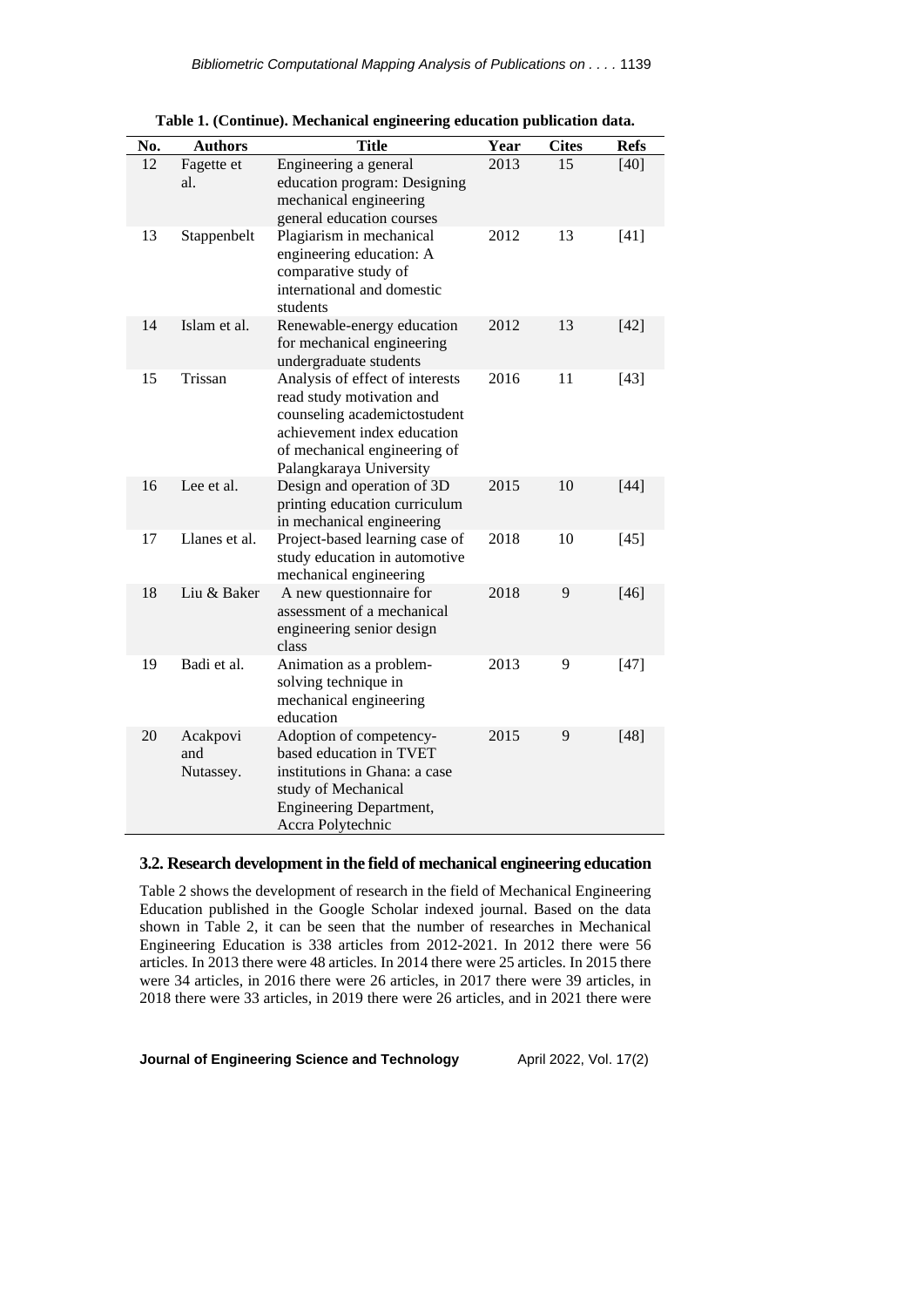11 articles. From the number of publications, it can be seen that research on mechanical engineering education is still relatively rarely studied every year, especially in the last 10 years (2012-2021). Its development is also quite volatile as can be seen clearly in Fig. 1.

Figure 1 shows the development of chemical engineering education research for the last 10 years in the range of 2012 to 2021. Based on Fig. 1, it is known that the development of research related to chemical engineering education has decreased from 2012-2014. This decline can be seen from the number of publications in 2012 as many as 56 to 2014 only 25 publications. The development of mechanical engineering education research also fluctuated from 2014 to 2019, before finally experiencing a drastic decline again in the last 3 years, namely in 2019 as many as 40 articles, 2020 as many as 26 articles, and 2021 as many as 11 articles. The data shows that the popularity of research on mechanical engineering education tends to be unstable and recently, interest in chemical engineering education research has decreased.

| Table 2. Development of chemical engineering education research. |  |  |  |
|------------------------------------------------------------------|--|--|--|
|------------------------------------------------------------------|--|--|--|

| <b>Year of Publications</b> | <b>Number of Publications</b> |
|-----------------------------|-------------------------------|
| 2012                        | 56.0                          |
| 2013                        | 48.0                          |
| 2014                        | 25.0                          |
| 2015                        | 34.0                          |
| 2016                        | 26.0                          |
| 2017                        | 39.0                          |
| 2018                        | 33.0                          |
| 2019                        | 40.0                          |
| 2020                        | 26.0                          |
| 2021                        | 11.0                          |
| Total                       | 338.0                         |
| Average                     | 33.8                          |



**Fig. 1. Level of development in mechanical engineering education research.**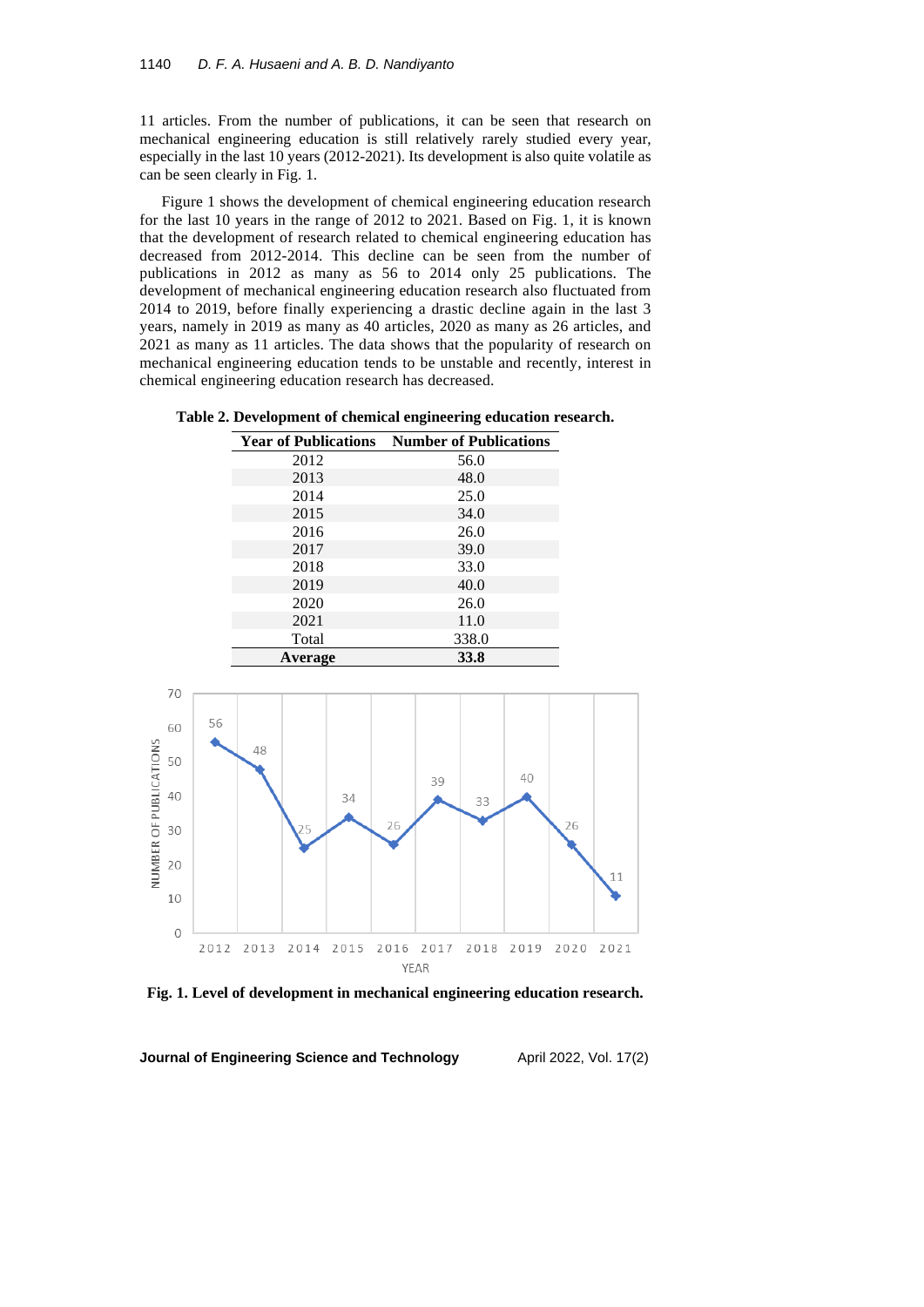## **3.3.Visualization mechanical engineering education topic area using VOSviewer**

Computational mapping was performed on the article data. VOSviewer is used in computational mapping. From the results of computational mapping found 264 items. Each item found related to mechanical engineering education in data mapping is divided into 12 clusters, namely:

- (i) Cluster 1 has 51 items and marked in red, the 51 items are achievement, Africa, analysis, article, assessment, case study, change, competence, competency, context, curriculum, demand, development, effect, effectiveness, expectation, faculty, form, game, health, higher education, higher vocational education, humanity, impact, industrial revolution, issue, learning, machine design, mechanical engineering education student, mechanical engineering education study program, mechanical engineering student, mechanism, methodology, order, organization, outcome, perspective, programmer, relevance solution, static, student, study, study program, teacher, technical education, tool, type, undergraduate mechanical engineering education, user, and variety.
- (ii) Cluster 2 has 45 items and marked in green, the 45 items are ability, automation, automation specialty, basis, building, center, construction, content, cultivation, education mode, education reform, education system, emerging engineering education, engineering education, engineering education accreditation, engineering education certification, engineering education professional certification, establishment, evaluation, evaluation system, example, experiment, exploration, international perspective, major, manufacturing, mechanical design, mechanical engineering, mechanical majors, mechanical talent, mode, paper, practice, quality, reform, requirement, simulation, standard, status quo, talent, teaching, teaching reform, training, training mode, and universities.
- (iii) Cluster 3 has 45 items and marked in blue, the 45 items are Beijing, central south university, Changsha, chemical engineering, China, Chongqing, Chongqing university, civil engineering, college, department, east China university, education, electrical engineering, electronic engineering, engineering, equipment, geotechnical, geotechnical engineering, guanxi university, Guangzhou, institute, key laboratory, laboratory, Lanzhou university, materials science, mechanical, mechanical property, mechanics, ministry, power engineering, school, science, science & technology, shanghai, south China agricultural, south China university, structural safety, technology, Tianjin, Tianjin university, Tongji university, Tsinghua university, underground engineering, university and Wuhan.
- (iv) Cluster 4 has 35 items and marked in yellow, the 36 items are additive manufacturing, application, approach, asme vision, cdio, challenge, concept, description, engineering practice, engineering science, experimental learning, focus, future, goal, industry, integrated, integration, knowledge, mechanic, mechanical engineer, mechanical engineering curriculum, mechanical engineering education, mechanical engineering field, mechanical engineering program, mechanical system, need, project, review, role, software, sustainable development, undergraduate student, vision, vocational education, and work.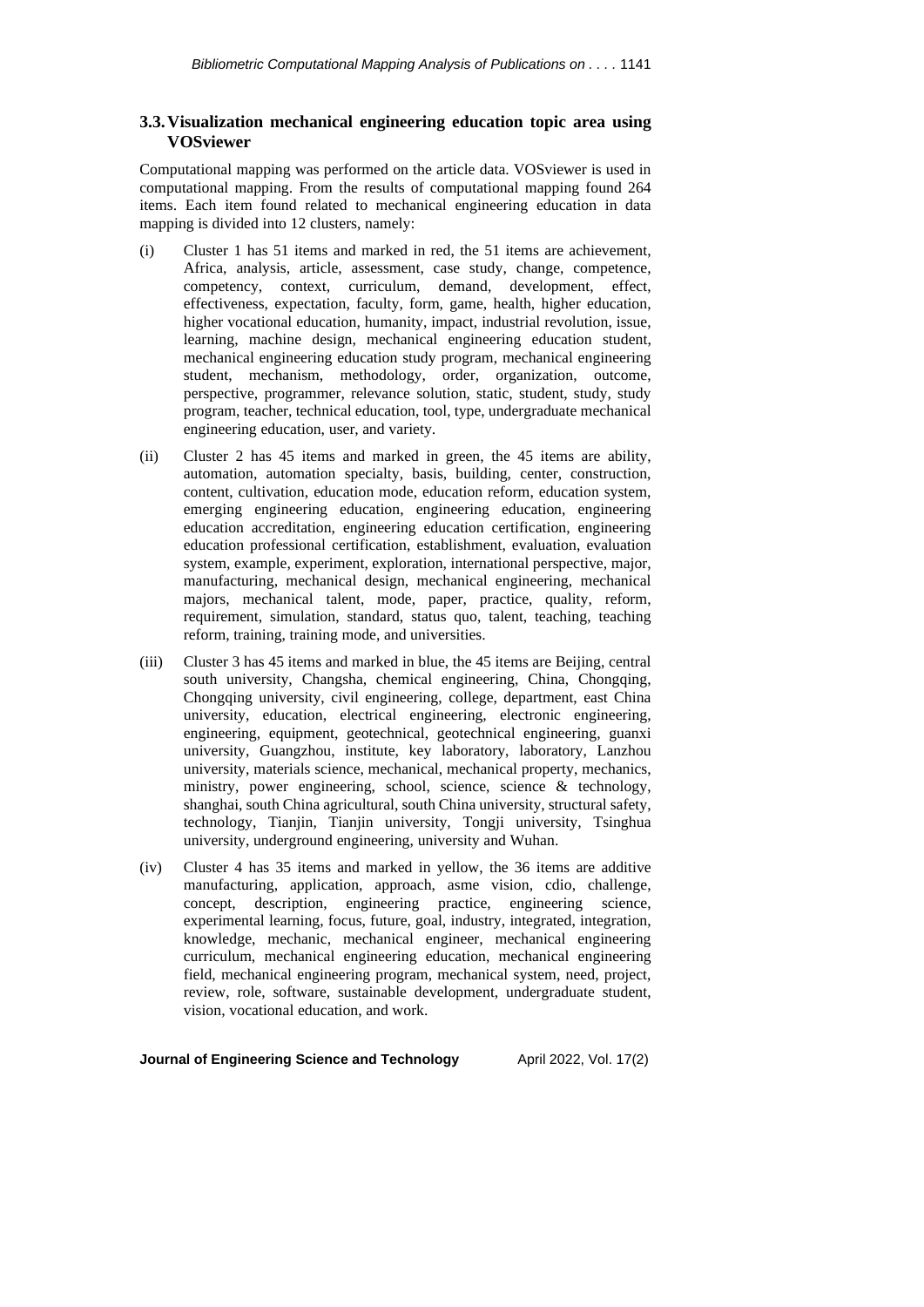- (v) Cluster 5 has 22 items and marked in purple, the 22 items are case, country, engineering student, enterprise, entrepreneurship education, experience, government, information, information technology, initiative, innovation, part, problem, process, professional education, program psychology, society, strategy, time, way and year.
- (vi) Cluster 6 has 17 items and marked in sky blue, the 17 items are characteristic, collaborative, contribution, course, discipline, expert, field, interest, job, journal, mechanical engineering education program, mechanical engineering undergraduate student, observation, research, subject, today, and topic.
- (vii) Cluster 7 has 16 items and marked in orange, the 16 items are abstract, comparison, distance education, electrical, energy, environment, fluids education, graduate, institution, master, mechanical engineering, model, remote access laboratory, resource, south Africa, and state university.
- (viii) Cluster 8 has 12 items and marked in brown colour, the 12 items are computer, cooperation, creativity, engineer, implementation, information engineering, Jiangsu university, mechanical engineering, skill, soft skill, strength, and structure.
- (ix) Cluster 9 has 9 items and marked in pink, the 9 items are automotive engineering, class, engineering research center, gasoline engine, grade, practical skill, principle, process equipment, and Zhejiang university.
- (x) Cluster 10 has 7 items and marked in dusty pink, the 7 items is comparative study, factor, level, motivation, overview, Palangkaraya university, and vocational teacher education.
- (xi) Cluster 11 has 3 items and marked in light green, the 3 items are clean mechanical manufacture, high efficiency, and Shandong university.
- (xii) Cluster 12 has 2 items and marked in light sky blue, there are conference modern engineering and selected contribution.

The relationship between one term and another is shown in each existing cluster. Labels are given to each term with coloured circles. The size of the circle for each term varies depending on the frequency of occurrence of the term [11]. The size of the label circle shows a positive correlation with the occurrence of the term in the title and abstract [13]. The more often the term is found, the larger the label size [27]. The mapping visualization analysed in this study consists of 3 parts: network visualization (see Fig. 2), density visualization (see Fig. 3), and overlay visualization (see Fig. 4) [49].



**Fig. 2. Network visualization of mechanical engineering education keyword.**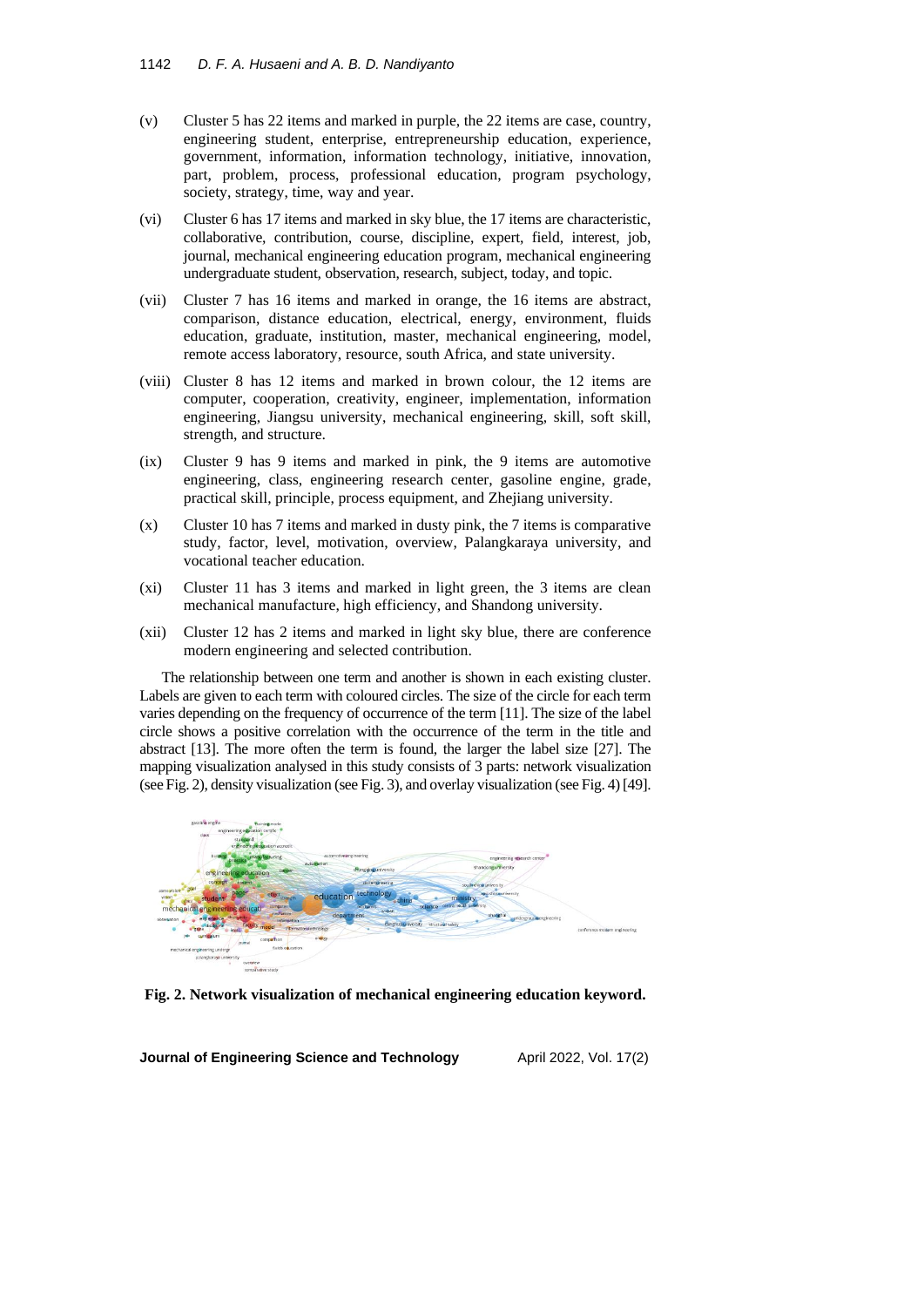

**Fig. 3. Density visualization of mechanical engineering education keyword.**





Figure 2 shows the relationship between terms. The relationship between terms is depicted in an interconnected network. Figure 2 shows the cluster of each term that is often researched and related to the research topic of mechanical engineering education. From the clusters contained in the network visualization, it can be seen that the research on mechanical engineering education can be separated into 3 fields, namely the education term which is included in cluster 3 with 224 links total, 1201 total link strength, and 179 occurrences (see Fig. 5). The second term is mechanical engineering which belongs to cluster 7 with a total of 213 links, a total link strength of 1036, and occurrences of 159 (see Fig. 6), and a mechanical engineering education term which belongs to cluster 4 with a total of 157 links, a total link strength of 564, and 77 occurrences (see Fig. 7).



**Fig. 5. Network visualization of education term.**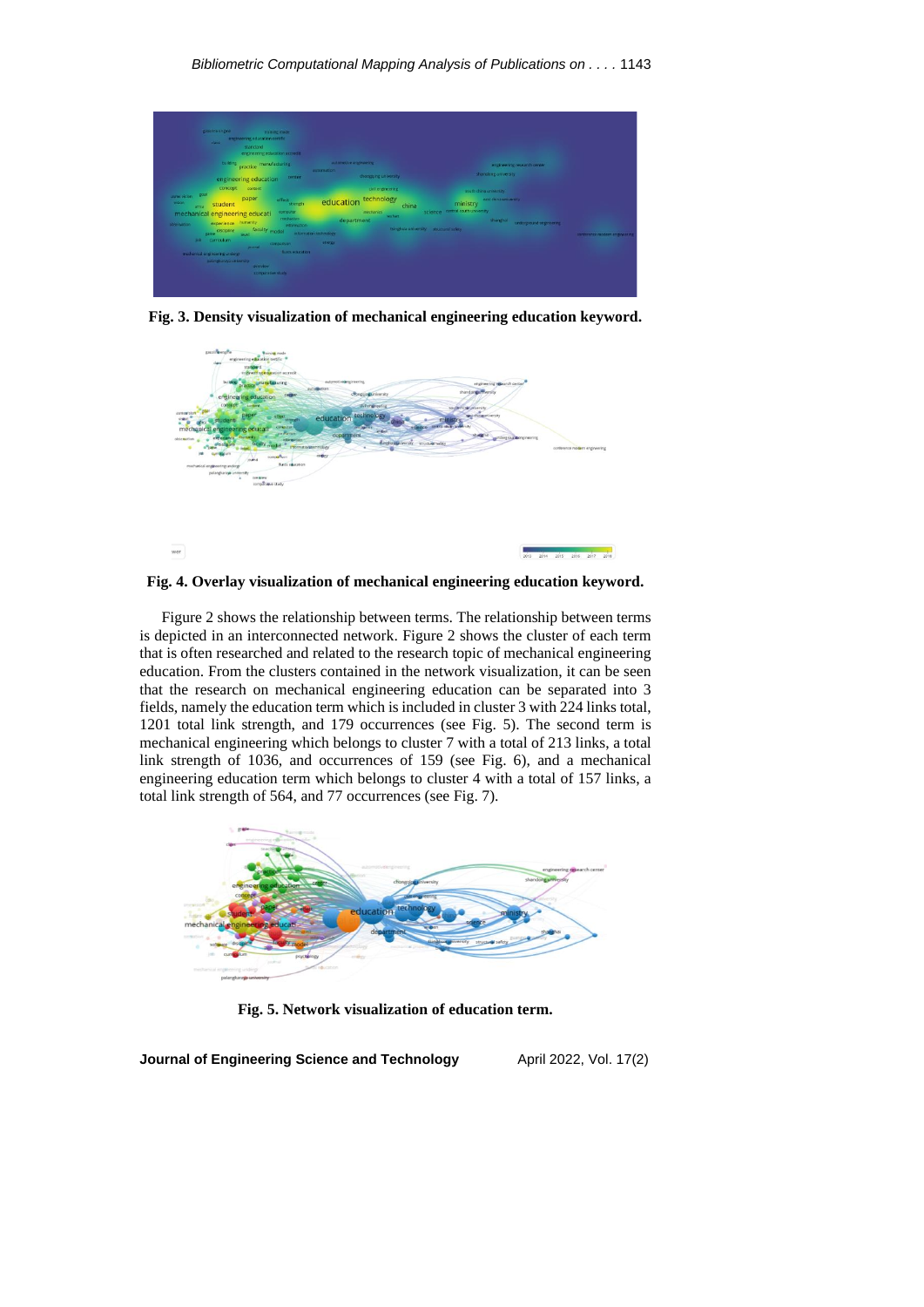

**Fig. 6. Network visualization of mechanical engineering term.**



**Fig. 7. Network visualization of mechanical engineering education term.**

Figure 3 shows the density visualization. Density visualization means that the brighter the yellow colour and the larger the diameter of the circle of term labels, the more often the term appears [11, 13, 15, 36]. This means that a lot of research on related terms has been carried out. Vice versa, if the colour of the term fades closes to the background colour, then the number of studies on the term is small. Based on Fig. 3, it can be seen that research related to the terms, education, technology, mechanical engineering education, student, and engineering education has a high number of studies.

Figure 4 shows the overlay visualization in mechanical engineering education research. This visualization overlay shows the novelty of research on related terms [11, 13, 27, 49]. Figure 4, which is clarified in Fig. 8, shows that research on mechanical engineering education was mostly carried out from 2015 to 2016. The time for the popularity of the term mechanical engineering education in research has been quite long. Thus, we can easily create new research on mechanical engineering education.

Figure 5 shows a network of educational relations with other terms, namely departments, technology, civil engineering, changing universities, Wuhan, Tsinghua University, Beijing science, structural safety, ministry, shanghai, Shandong university, engineering research center, psychology, information, model, Palangkaraya University, sections, faculties, curriculum, disciplines, software, mechanical engineering education, papers, students, effects, concepts, engineering education, centres, fashions, practices, classes, and classes. Figure 6 shows the network of relationships between mechanical engineering terms and existing terms, including modern engineering conference, Shandong university, ministry, science, Tsinghua University, Beijing, China, department, technology, Chongqing University, energy, fluid education, electricity, model, faculty, sections, abstracts, Palangkaraya university, curriculum, disciplines, games, students, papers, concepts, engineering education, centres, automation, abilities, requirements, and teaching reform. While Fig. 7 shows a network of mechanical engineering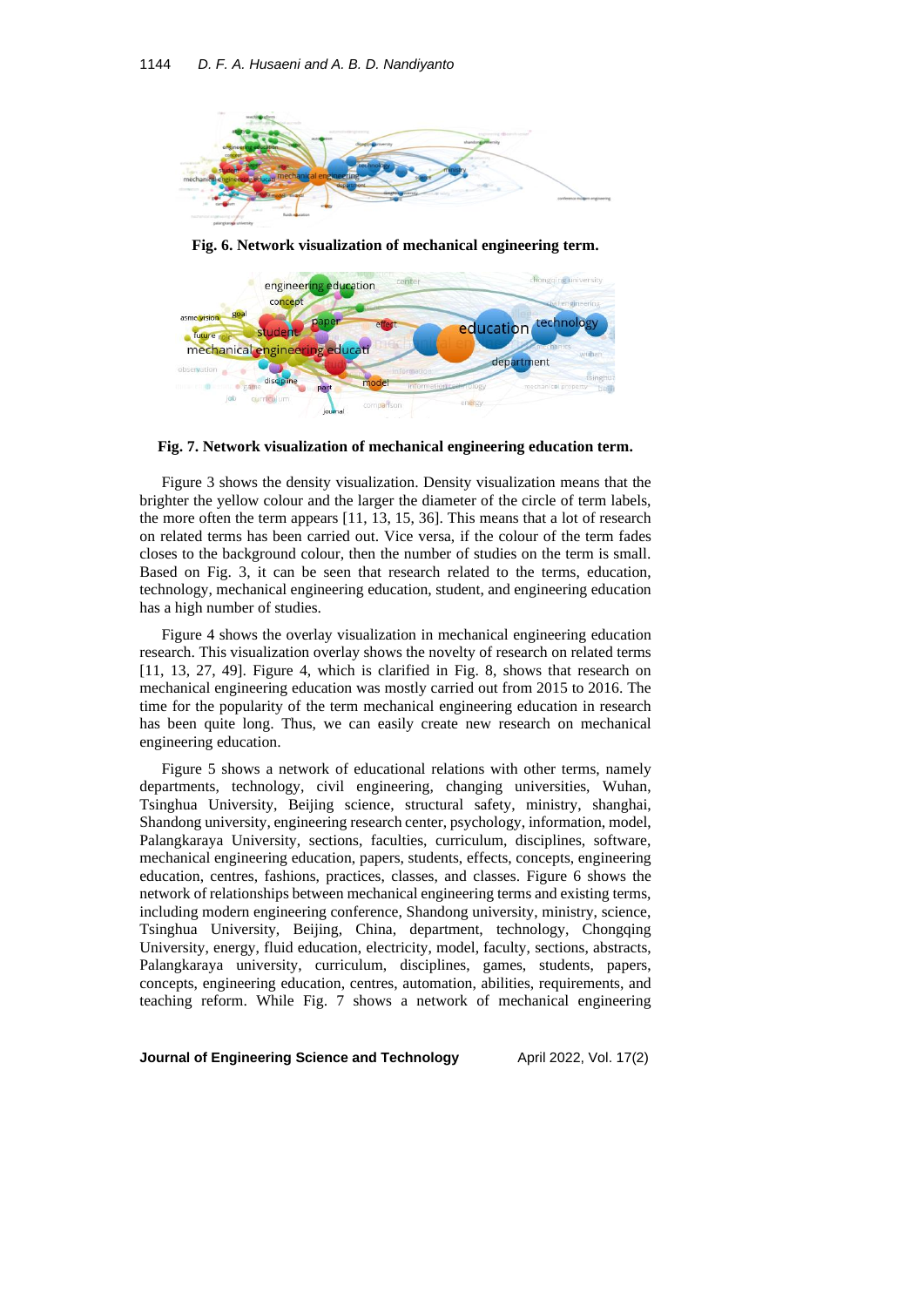education relationships, which are connected with the terms, education, majors, technology, engineering education, effects, models, concepts, disciplines, future, goals, asthma vision, roles, sections, journals, and studies.

From these data, it can be seen that mechanical engineering education is still slightly associated with other terms. From the mapping results, mechanical engineering education only has 157 links and is connected to 15 terms. In contrast to the fields of mechanical engineering and education, which tend to have a high degree of relevance and are often associated with variousterms. It can be concluded that the field of mechanical engineering is still very likely to be researched and associated with other terms, this will have a higher impact on research novelty.



**Fig. 8. Overlay visualization of mechanical engineering education term in 2015 to 2016.**

Based on the results of the mapping of the collected article data, it can be seen that the keywords mechanical engineering education are still rarely used in research. Most studies only use terms or related fields of mechanical engineering, education, and engineering education. From the results of this study, we can look for research on mechanical engineering education that is more recent and up to date.

#### **4. Conclusion**

The purpose of this study was to perform computational mapping analysis on the bibliometric data of research articles. The publication theme taken in this research is "Mechanical Engineering Education". The articles used are taken from the Google Scholar database via Publish or Perish. The library data used in this study include titles and abstracts. From the search results, as many as 338 relevant articles were published in the range of 2012 to 2021. The results showed that mechanical engineering education research experienced a decline from 2012 to 2014, experiencing research fluctuations from 2014 to 2019, and experiencing a decline again in 2019 to 2021. The results of the study indicate that the opportunity for research on mechanical engineering education still has a high enough chance and is linked to other terms.

### **References**

1. Rosenberg, N. (1963). Technological change in the machine tool industry, 1840–1910. *The Journal of Economic History*, 23(4), 414-443.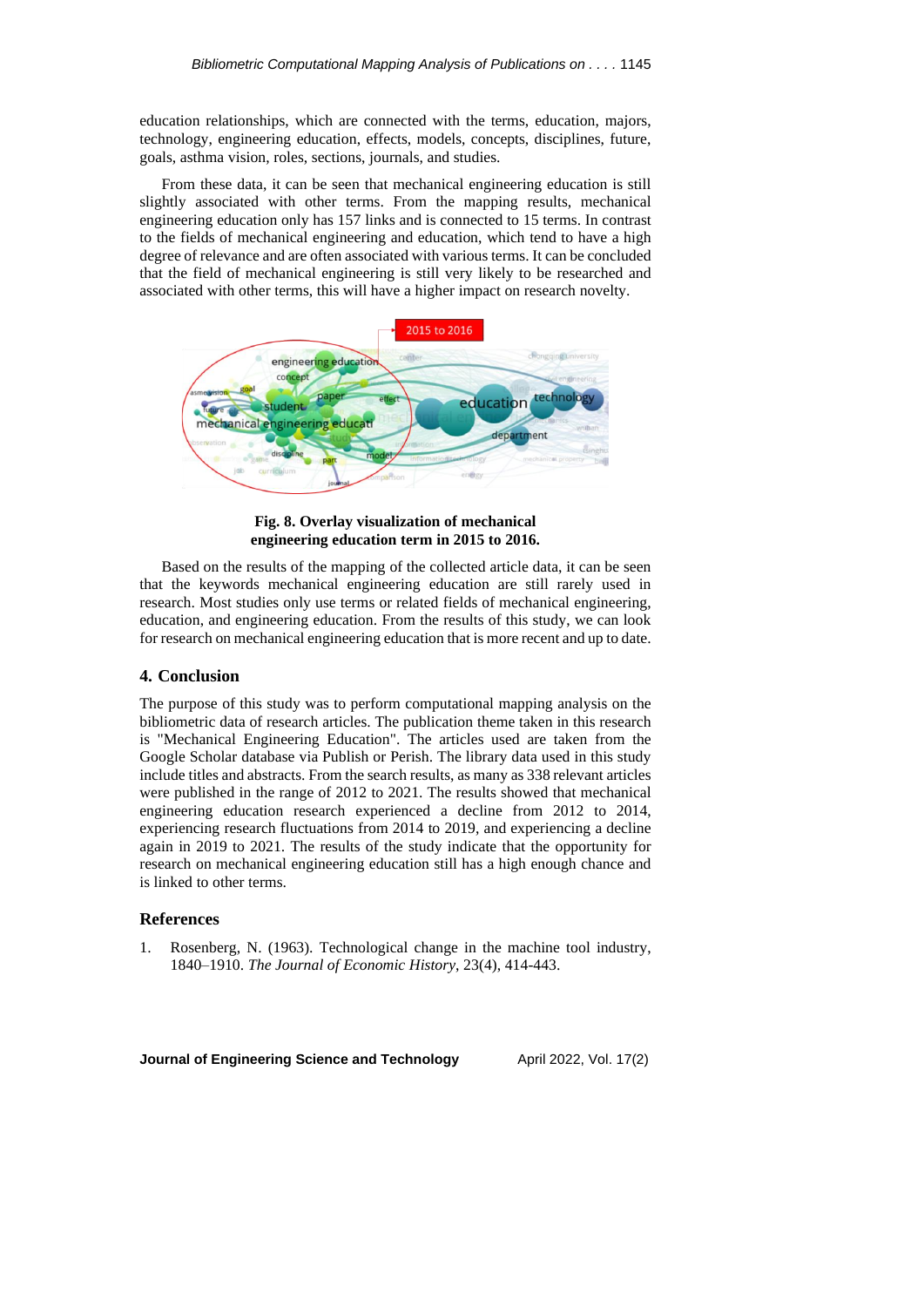- 2. Okokpujie, I.P.; Fayomi, O.S.I.; and Oyedepo, S.O. (2019). The role of mechanical engineers in achieving sustainable development goals. *Procedia Manufacturing*, 35, 782-788.
- 3. Bonilla, C.A.; Merigó, J.M.; and Torres-Abad, C. (2015). Economics in Latin America: a bibliometric analysis. *Scientometrics*, 105(2), 1239-1252.
- 4. Firmansyah, E.A.; and Faisal, Y.A. (2019). Bibliometric analysis of Islamic economics and finance journals in Indonesia*. Al-muzara'ah*, 7(2), 17-26.
- 5. Rusydiana, A.S. (2019). Bibliometric Analysis of Scopus-Indexed Waqf Studies. *Ekonomi Islam Indonesia*, 1(1), 1-17.
- 6. Castillo-Vergara, M.; Alvarez-Marin, A.; and Placencio-Hidalgo, D. (2018). A bibliometric analysis of creativity in the field of business economics. *Journal of Business Research*, 85, 1-9.
- 7. Nederhof, A.J.; and Van Raan, A.F. (1993). A bibliometric analysis of six economics research groups: A comparison with peer review. *Research Policy*, 22(4), 353-368.
- 8. Modak, N.M.; Lobos, V.; Merigó, J.M.; Gabrys, B.; and Lee, J.H. (2020). Forty years of computers and chemical engineering: A bibliometric analysis. *Computers and Chemical Engineering*, 141, 106978.
- 9. Grandjean, P.; Eriksen, M.L.; Ellegaard, O.; and Wallin, J.A. (2011). The Matthew effect in environmental science publication: a bibliometric analysis of chemical substances in journal articles. *Environmental Health*, 10(1), 1-8.
- 10. Ho, Y.S. (2012). Top-cited articles in chemical engineering in Science Citation Index Expanded: A bibliometric analysis. *Chinese Journal of Chemical Engineering*, 20(3), 478-488.
- 11. Nandiyanto, A.B.D.; Al Husaeni, D.N.; and Al Husaeni, D.F. (2021). A bibliometric analysis of chemical engineering research using vosviewer and its correlation with covid-19 pandemic condition. *Journal of Engineering Science and Technology*, 16(6), 4414-4422.
- 12. Chun, Y.Y. (2009). Bibliometric analysis of journal articles published by Southeast Asian chemical engineering researchers. *Malaysian Journal of Library and Information Science*, 14(3), 1-13.
- 13. Nandiyanto, A.B.D.; and Al Husaeni, D.F. (2021). A bibliometric analysis of materials research in Indonesian journal using VOSviewer. *Journal of Engineering Research*, 9(ASSEEE Special Issue), 1-16.
- 14. Al Husaeni, D.N.; and Nandiyanto, A.B.D. (2023b). A bibliometric analysis of vocational school keywords using vosviewer. *ASEAN Journal of Science and Engineering Education,* 3(1), 1-10.
- 15. Mulyawati, I.B.; and Ramadhan, D.F. (2021). Bibliometric and visualized analysis of scientific publications on geotechnics fields. *ASEAN Journal of Science and Engineering Education*, 1(1), 37-46.
- 16. Al Husaeni, D.N.; Nandiyanto, A.B.D.; and Maryanti, R. (2023a). Bibliometric analysis of special needs education keyword using VOSviewer indexed by google scholar. *Indonesian Journal of Community and Special Needs Education,* 3(1), 1-10.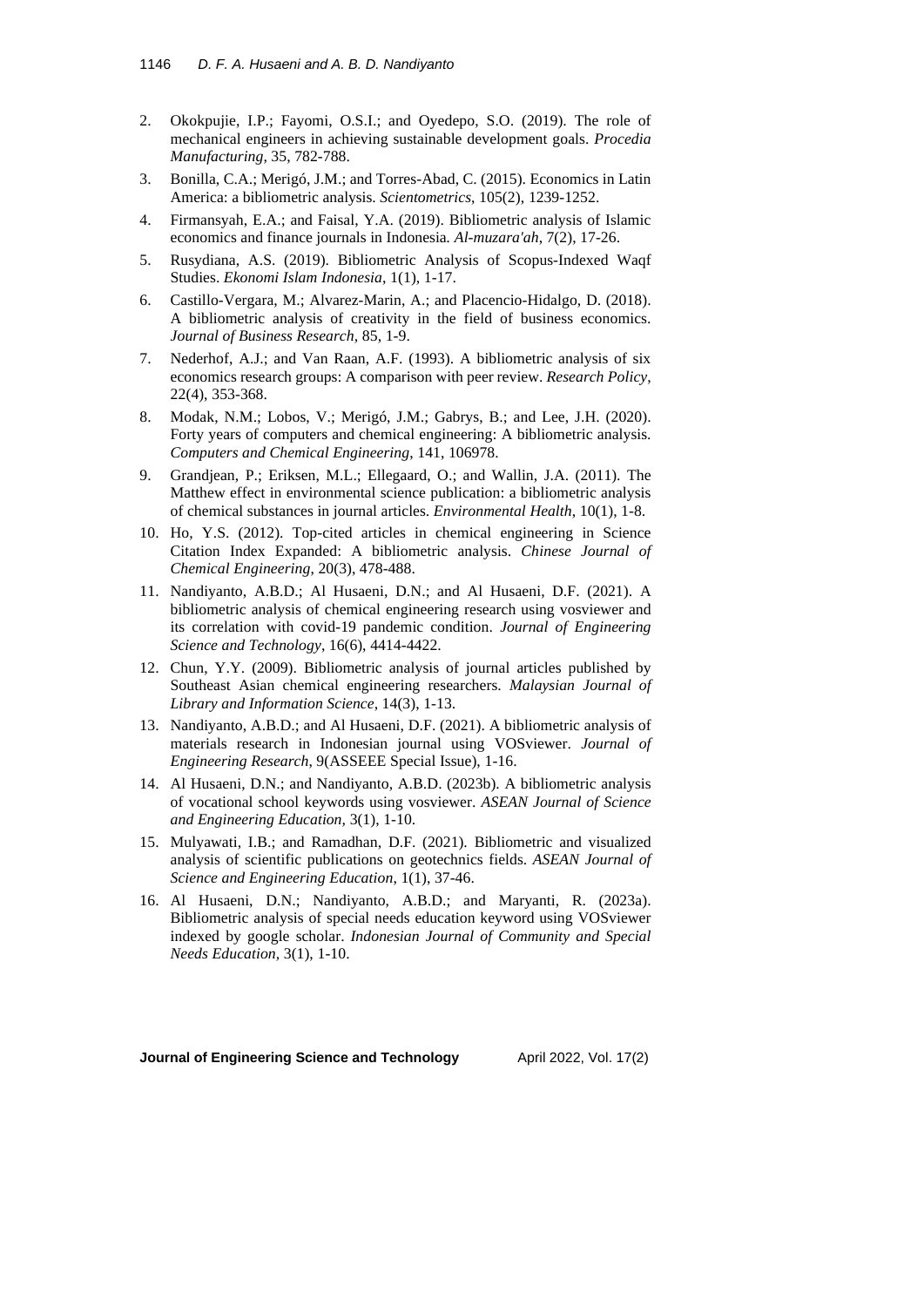- 17. Ragahita, R.; and Nandiyanto, A.B.D. (2022). Computational bibliometric analysis on publication of techno-economic education. *Indonesian Journal of Multidiciplinary Research,* 2(1), 213-220.
- 18. Setiyo, M.; Yuvenda, D.; and Samue, O.D. (2021). The concise latest report on the advantages and disadvantages of pure biodiesel (b100) on engine performance: Literature review and bibliometric analysis. *Indonesian Journal of Science and Technology,* 6(3), 469-490.
- 19. Nandiyanto, A.B.D.; Biddinika, M.K.; and Triawan, F. (2020a). How bibliographic dataset portrays decreasing number of scientific publication from Indonesia. *Indonesian Journal of Science and Technology,* 5(1), 154-175.
- 20. Castiblanco, P.A.; Ramirez, J.L.; and Rubiano, A. (2021). Smart materials and their application in robotic hand systems: A state of the art. *Indonesian Journal of Science and Technology,* 6(2), 401-426.
- 21. Nandiyanto, A.B.D.; Biddinika, M.K.; and Triawan, F. (2020b). Evaluation on research effectiveness in a subject area among top class universities: a case of Indonesia's academic publication dataset on chemical and material sciences. *Journal of Engineering Science and Technology,* 15(3), 1747-1775.
- 22. Al Husaeni, D.F.; Nandiyanto, A.B.D.; and Maryanti, R. (2023b). Bibliometric analysis of educational research in 2017 to 2021 using VOSviewer: Google scholar indexed research*. Indonesian Journal of Teaching in Science,* 3(1), 1-8.
- 23. Soegoto, H.; Soegoto, E.S.; and Luckyardi, S. (2022). A bibliometric analysis of management bioenergy research using VOSviewer application. *Indonesian Journal of Science and Technology*, 7(1), 89-104.
- 24. Nugraha, S.A. (2022). Bibliometric analysis of magnetite nanoparticle production research during 2017-2021 using VOSviewer. *Indonesian Journal of Multidiciplinary Research,* 2(2), 327-332.
- 25. Fauziah, A. (2022). A bibliometric analysis of nanocrystalline cellulose production research as drug delivery system using VOSviewer. *Indonesian Journal of Multidiciplinary Research,* 2(2), 333-338.
- 26. Shidiq, A.P. (2023). A bibliometric analysis of nano metal-organic frameworks synthesis research in medical science using VOSviewer. *ASEAN Journal of Science and Engineering*, 3(1), 31-38.
- 27. Al Husaeni, D.F.; and Nandiyanto, A.B.D. (2022). Bibliometric using Vosviewer with Publish or Perish (using google scholar data): From step-bystep processing for users to the practical examples in the analysis of digital learning articles in pre and post Covid-19 pandemic. *ASEAN Journal of Science and Engineering*, 2(1), 19-46.
- 28. Azizah, N.N.; Maryanti, R.; and Nandiyanto, A.B.D. (2021). How to search and manage references with a specific referencing style using google scholar: From step-by-step processing for users to the practical examples in the referencing education. *Indonesian Journal of Multidisciplinary Research*, 1(2), 267-294.
- 29. Childs, P.R. (2013). Engineering freakout. *International Journal of Mechanical Engineering Education*, 41(4), 297-305.
- 30. Anggraeni, S.; Maulidina, A.; Dewi, M.W.; Rahmadianti, S.; Rizky, Y.P.C.; Arinalhaq, Z.F.; and Al-Obaidi, A.S. (2020). The deployment of drones in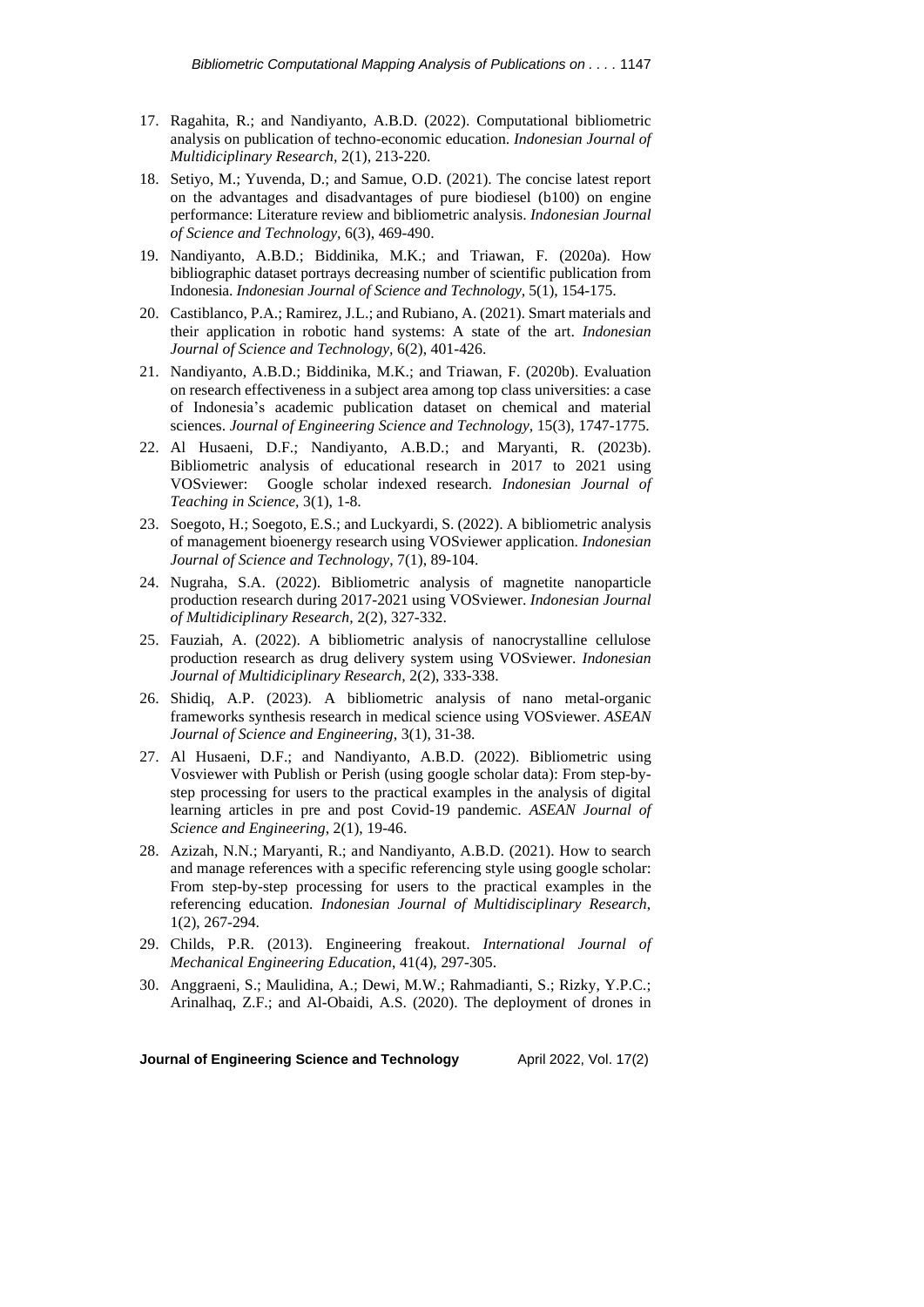sending drugs and patient blood samples COVID-19. *Indonesian Journal of Science and Technology*, 5(2), 18-25.

- 31. Vu, T.L.A.; and Le, T.Q. (2019). Development orientation for higher education training programme of mechanical engineering in industrial revolution 4. 0: a perspective in Vietnam. *Journal of Mechanical Engineering Research and Development*, 42(1), 68-70.
- 32. Kamińska, D.; Sapiński, T.; Aitken, N.; Della Rocca, A.; Barańska, M.; and Wietsma, R. (2017). Virtual reality as a new trend in mechanical and electrical engineering education. *Open Physics*, 15(1), 936-941.
- 33. Wilczynski, V.; and Adrezin, R. (2016, November). Higher education makerspaces and engineering education. *ASME International Mechanical Engineering Congress and Exposition*, 50571, V005T06A013.
- 34. Kapilan, N.; Vidhya, P.; and Gao, X.Z. (2021). Virtual laboratory: A boon to the mechanical engineering education during covid-19 pandemic. *Higher Education for the Future*, 8(1), 31-46.
- 35. Enelund, M.; Knutson Wedel, M.; Lundqvist, U.; and Malmqvist, J. (2013). Integration of education for sustainable development in the mechanical engineering curriculum. *Australasian Journal of Engineering Education*, 19(1), 51-62.
- 36. Schrlau, M.G.; Stevens, R.J.; and Schley, S. (2016). Flipping core courses in the undergraduate mechanical engineering curriculum: Heat transfer. *Advances in Engineering Education*, 5(3), n3.
- 37. Kirkpatrick, A.; Danielson, S.; and Perry, T. (2017). ASME Vision 2030's recommendations for mechanical engineering education. *Энергобезопасность и Энергосбережение*, 5, 64-67.
- 38. Trissan, W. (2015). Analysis of the factors influencing long studies and student achievement index education of mechanical engineering of Palangkaraya University. *Balanga: Jurnal Pendidikan Teknologi dan Kejuruan*, 3(2), 63-70.
- 39. Mavromihales, M.; Holmes, V.; and Racasan, R. (2019). Game-based learning in mechanical engineering education: Case study of games-based learning application in computer aided design assembly. *International Journal of Mechanical Engineering Education*, 47(2), 156-179.
- 40. Fagette, P.; Chen, S.J.; Baran, G.R.; Samuel, S.P.; and Kiani, M.F. (2013). Engineering a general education program: Designing mechanical engineering general education courses. *Innovative Higher Education*, 38(2), 117-128.
- 41. Stappenbelt, B. (2012). Plagiarism in mechanical engineering education: A comparative study of international and domestic students. *International Journal of Mechanical Engineering Education*, 40(1), 24-41.
- 42. Islam, M.; and Amin, M.R. (2012). Renewable-energy education for mechanical engineering undergraduate students. *International Journal of Mechanical Engineering Education*, 40(3), 207-219.
- 43. Trissan, W. (2016). Analysis of effect of interests read, study motivation and counseling academictostudent achievement index education of mechanical engineering of Palangkaraya University. *Balanga: Jurnal Pendidikan Teknologi dan Kejuruan*, 4(1), 69-79.